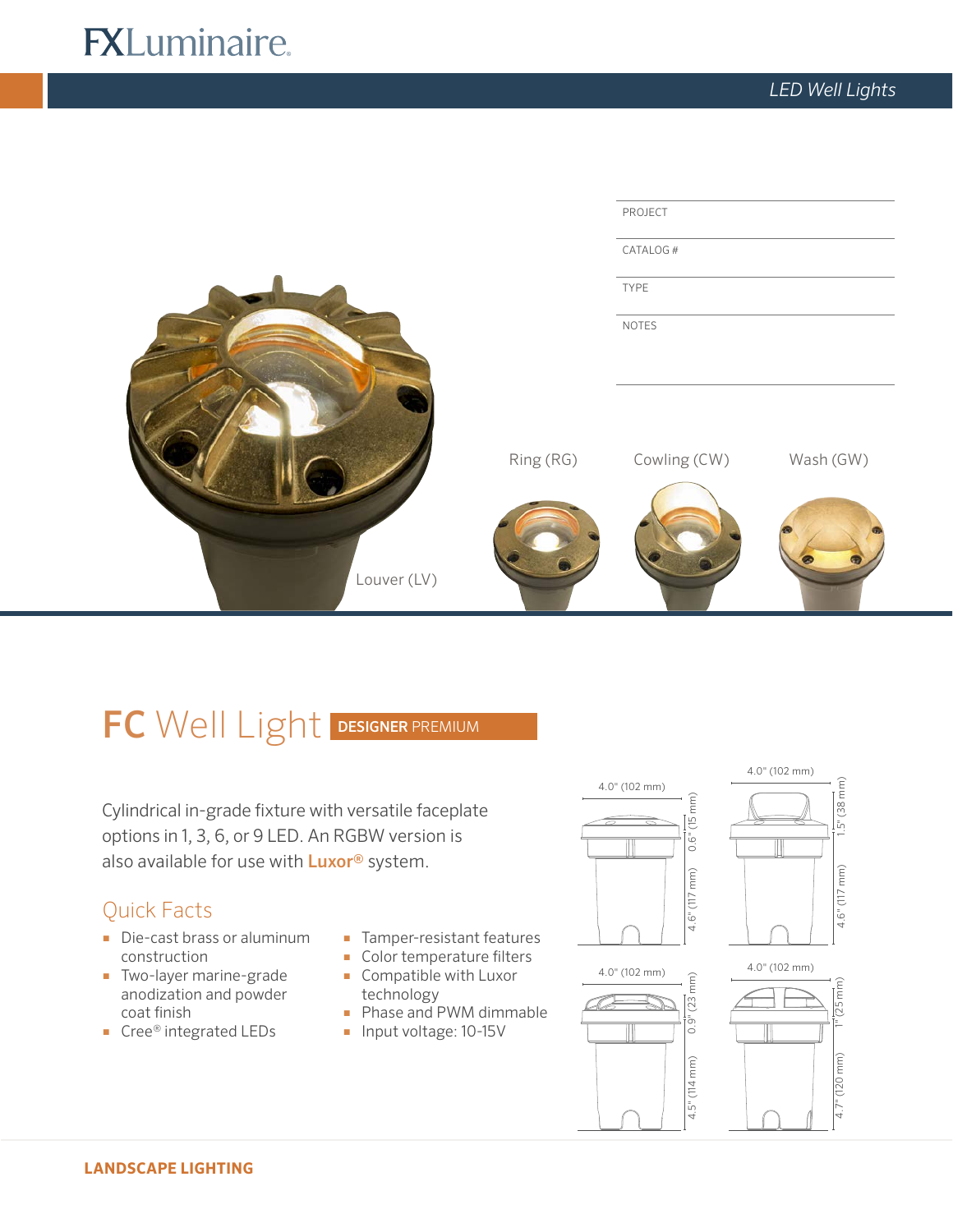# FC Well Light SPECIFICATIONS

| Output                                  | 1LED           | 3LED              | 3LEDT        | 6LED                          | 9LED              | <b>ZDC</b>               |
|-----------------------------------------|----------------|-------------------|--------------|-------------------------------|-------------------|--------------------------|
| Total Lumens <sup>++</sup>              | $20 - 79$      | 83-185            | 65-147       | 123-334                       | 170-419           | $35 - 216$               |
| <b>Input Voltage</b>                    | 10 to 15V      | 10 to 15V         | 10 to 15V    | 10 to 15V                     | 10 to 15V         | 11 to 15V                |
| Input Power (W)                         | 2.0            | 4.2               | 4.2          | 8.2                           | 10.0              | 9.1                      |
| VA                                      | 2.4            | 4.5               | 4.5          | 9.7                           | 10.7              | 11.0                     |
| Efficacy (Lumens/Watt)                  | 40             | 47                | 41           | 41                            | 42                | 41                       |
| <b>Color Rendering Index (CRI)</b>      | $80+$          | $80+$             | $- -$        | $80+$                         | $80+$             | $80+$                    |
| Center Beam Candlepower*                |                |                   |              |                               |                   |                          |
| Spot (17-20)                            | 307            | 831               | 613          | 1,242                         | 1,592             | 283                      |
| Flood (43)                              | $- -$          | $\qquad \qquad -$ | $-$          | $- -$                         | $- -$             | 283                      |
| <b>Dimming</b>                          | PWM, Phase**   | PWM, Phase**      | PWM, Phase** | PWM, Phase**                  | PWM, Phase**      | <b>PWM</b>               |
| <b>RGBW Available</b>                   | No             | No                | No           | <b>No</b>                     | <b>No</b>         | Yes                      |
| <b>Luxor Compatibility</b>              |                |                   |              |                               |                   |                          |
| <b>Default</b>                          | Zoning         | Zoning            | $- -$        | Zoning                        | Zoning            | $- -$                    |
| <b>ZD Option</b>                        | Zoning/Dimming | Zoning/Dimming    |              | Zoning/Dimming Zoning/Dimming | Zoning/Dimming -- |                          |
| <b>ZDC Option</b>                       | $ -$           | $-$               | $-$          | $ -$                          | $ -$              | Zoning/<br>Dimming/Color |
| Minimum Rated Life (L90/B10) 55,000 Hrs |                | 55,000 Hrs        | 55,000 Hrs   | 55,000 Hrs                    | 55,000 Hrs        | 55,000 Hrs               |

*\* Information not available for Flood or Wide Flood.*

*\*\* For optimal performance, use a trailing-edge, phase-cut dimmer.* † *Measured using the Ring (RG) faceplate. Multipliers for other faceplates include: 0.60 (Cowling), 0.33 (Louver), 0.16 (Ground Wash).* 

‡ *Measured using the 3,900K CCT lens. Multipliers for other CCTs include 0.80 (2,700K), 0.65 (4,500K), and 0.65 (5,200K).*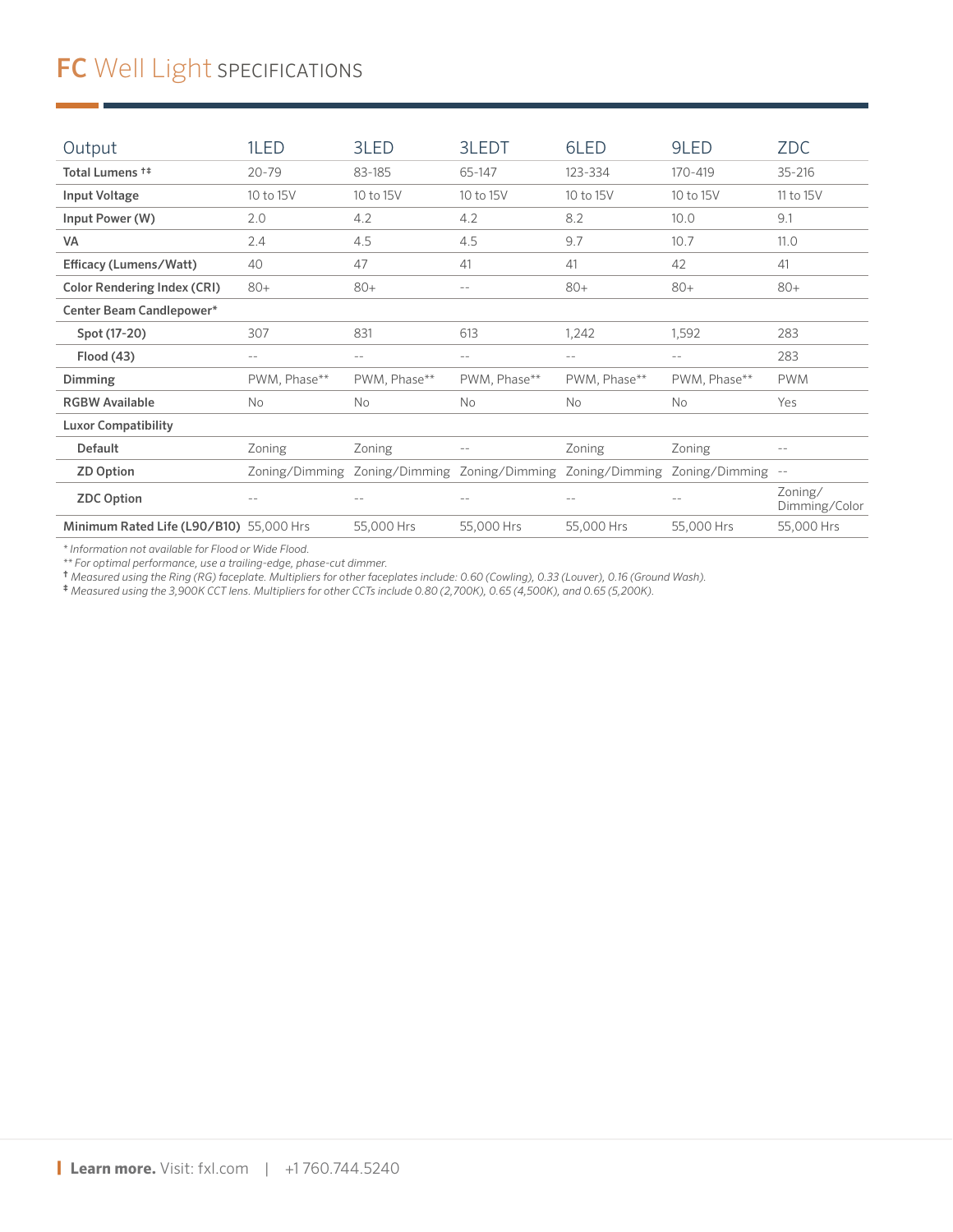### FX Luminaire

FX Luminaire is an industryleading manufacturer of landscape and architectural lighting products with a focus on the advancement of LED technology and digital lighting control with zoning, dimming, and color adjustment capabilities. We offer a full spectrum of specification-driven lighting fixtures that can be utilized to create elegant, cuttingedge landscape lighting systems for commercial or residential applications. Our products are available exclusively via our extensive professional distributor network.

# **Materials**

Die-cast C360 brass faceplate with powder coated A380 aluminum housing. Black oxide stainless steel set screws and PBT construction sleeve.

#### Wiring

18 AWG (1 mm); SPT-1W; 220°F (105°C); 300V; 10' (3 m) length

# Weight

2.4 lbs. (1.1 kg)

#### Ambient Operating **Temperature**

0°F to 140°F (-18°C to 60°C)

### Socket

Socket contains MoistureBlock™ technology, preventing moisture from wicking up into sealed areas of the fixture.

#### Lamp

Integrated module with Cree LEDs. Gold-plated connectors and conformal coated for maximum reliability and corrosion resistance. Proprietary on-board intelligent driver uses firmware-controlled temperature regulation, maximizing LED life. Field upgradeable and replaceable, the LEDs are rated to 55,000 hrs. Maximum drive current: 1 A.

#### Power

Input 10-15VAC/VDC 50/60Hz. Remote transformer required (specify separately).

#### Housing

Die-cast A380 aluminum housing with capacity for 1LED, 3LED, 6LED, 9LED, or ZDC integrated LEDs.

## Installation Requirements Designed for recessed installation in the upward

direction only.

## Optics

Polycarbonate color temperature adjustment lenses included with fixture: 2,700K (preinstalled), 3,900K (no lens), 4,500K, and 5,200K. Interchangeable optics for 10°, 20°, 30°-32°, or 55-58° distributions ordered preassembled to fixture. Color temperature and beam angle lenses field serviceable. Photometry is calculated using LM-79 method for SSL luminaires.

#### Drive-over

Ground wash option approved for driveover according to the requirements listed in IEC 60598-1 up to 1,125 lbs. (510 kg).

Warranty

10-year limited warranty

Wildlife-Friendly Lighting Available with wildlifefriendly amber LEDs. ZD 3LEDT option only.

Manufacturing 9001:2015 ISO certified facility

### Faceplate

Die-cast C360 brass faceplate with designed features for protection, glare control, walkway illumination, or optimal beam pattern. Aluminum faceplate on selecte models only.

### Lens

RG, CW, or LV: Tempered glass lens with shock resistance and high tolerance for thermal expansion and stress. GW: Frosted polycarbonate lens with high tolerance for thermal expansion, stress, and abuse. ABS light shields mask specified quadrants of light in 90° increments between 90° and 360°.

#### Finish

Options of natural copper/ brass finish, antiqued finish with brushed (Antique Bronze) or tumbled (Antique Tumbled) effect, or TGIC powder coat finish. Antique finishes sealed with a clear TGIC powder coat layer. Brass accent pieces remain natural (not powder coated) for Bronze, Silver, Black, and Flat White finishes.

#### Hardware

Includes six black oxide stainless steel faceplate screws and two gold tamper-resistant wood screws to secure housing to construction sleeve.



 ZD and ZDC options utilize Luxor technology to zone light fixtures in up to 250 groups, dim each group in 1% increments between 0 and 100%, or change to one of 30,000 colors with RGBW LEDs. Select the ZD option for zoning/dimming or ZDC for zoning/dimming/color. Standard fixture is zoneable with Luxor.

### Sustainability

Innovation meets conservation in the design and manufacturing of our products. Where we can, we use recycled materials while maintaining superior functionality. Our LED products provide highquality light at optimal energy efficiency, lifespan, and durability.

#### International Compliance

Compliant per IEC 60598- 1 and IEC 60598-2-7 by selecting the "e" version in parts builder.





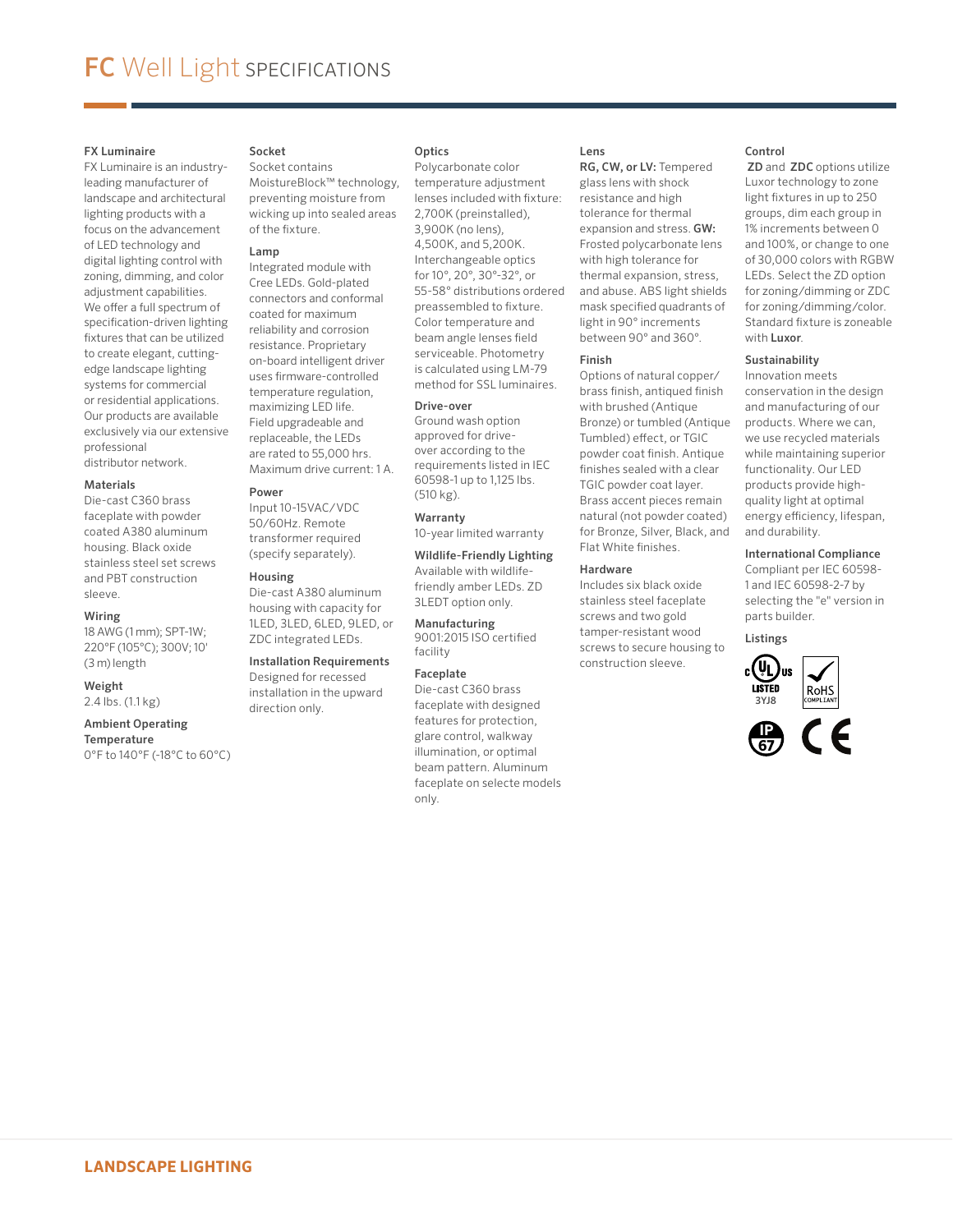# FC Well Light ORDERING INFORMATION

| Fixture | Luxor<br>Option                                      | Output                                                            | Compliance                                               | Faceplate                       | Finish                                       |                                   |
|---------|------------------------------------------------------|-------------------------------------------------------------------|----------------------------------------------------------|---------------------------------|----------------------------------------------|-----------------------------------|
| FC.     | $\blacksquare$ [default]<br>Zone                     | $\blacksquare$ 1LED<br>20-79 Lumens                               | $\blacksquare$ [default]<br>North America<br>(UL Listed) | RG<br>Ring                      | $\blacksquare$ BS<br>Natural<br><b>Brass</b> | $W$ G<br><b>White Gloss</b>       |
|         | ZD<br>Zone/Dim                                       | $\blacksquare$ 3LED<br>83-185 Lumens                              | $\blacksquare$ e<br>$Int$ ' $\prime$<br>(CE Certified)   | $\Box$ CW<br>Cowling            | BZ<br><b>Bronze</b><br>Metalic               | FW<br>Natural<br><b>Brass</b>     |
|         |                                                      | $\blacksquare$ 3LEDT**<br>Wildlife-Friendly<br>Amber (585-595 nm) |                                                          | $\blacksquare$ LV<br>Louver     | $\blacksquare$ DG<br>Desert<br>Granite       | A <sub>L</sub><br>Almond          |
|         |                                                      | $\blacksquare$ 6LED<br>123-334 Lumens                             |                                                          | ■ GW-90<br>90° Ground<br>Wash   | W <sub>1</sub><br>Weathered<br>Iron          | $A$ B<br>Antique<br><b>Bronze</b> |
|         |                                                      | $\blacksquare$ 9LED<br>170-419 Lumens                             |                                                          | ■ GW-180<br>180° Ground<br>Wash | $\blacksquare$ SB<br>Sedona<br>Brown         | AT<br>Antique<br>Tumbled          |
|         | $\blacksquare$ ZDC<br>Zone/Dim/<br>Color             | $\blacksquare$ [default]<br>35-216 Lumens                         |                                                          | GW-270<br>270° Ground<br>Wash   | $\blacksquare$ FB<br>Black                   | $\blacksquare$ NP<br>Nickel Plate |
|         |                                                      |                                                                   |                                                          | GW-360<br>360° Ground<br>Wash   | $\blacksquare$ SV<br>Silver                  |                                   |
|         |                                                      | EXAMPLE FIXTURE CONFIGURATION: FC-ZD-6LED-LV-SV                   |                                                          |                                 |                                              |                                   |
| FC      | $\overline{\phantom{a}}$<br>$\overline{\phantom{a}}$ | $\equiv$                                                          | $\overline{\phantom{a}}$<br>$\overline{\phantom{a}}$     |                                 |                                              |                                   |

*\*\* Available with ZD Luxor option and BS, AB, or AT finishes only.*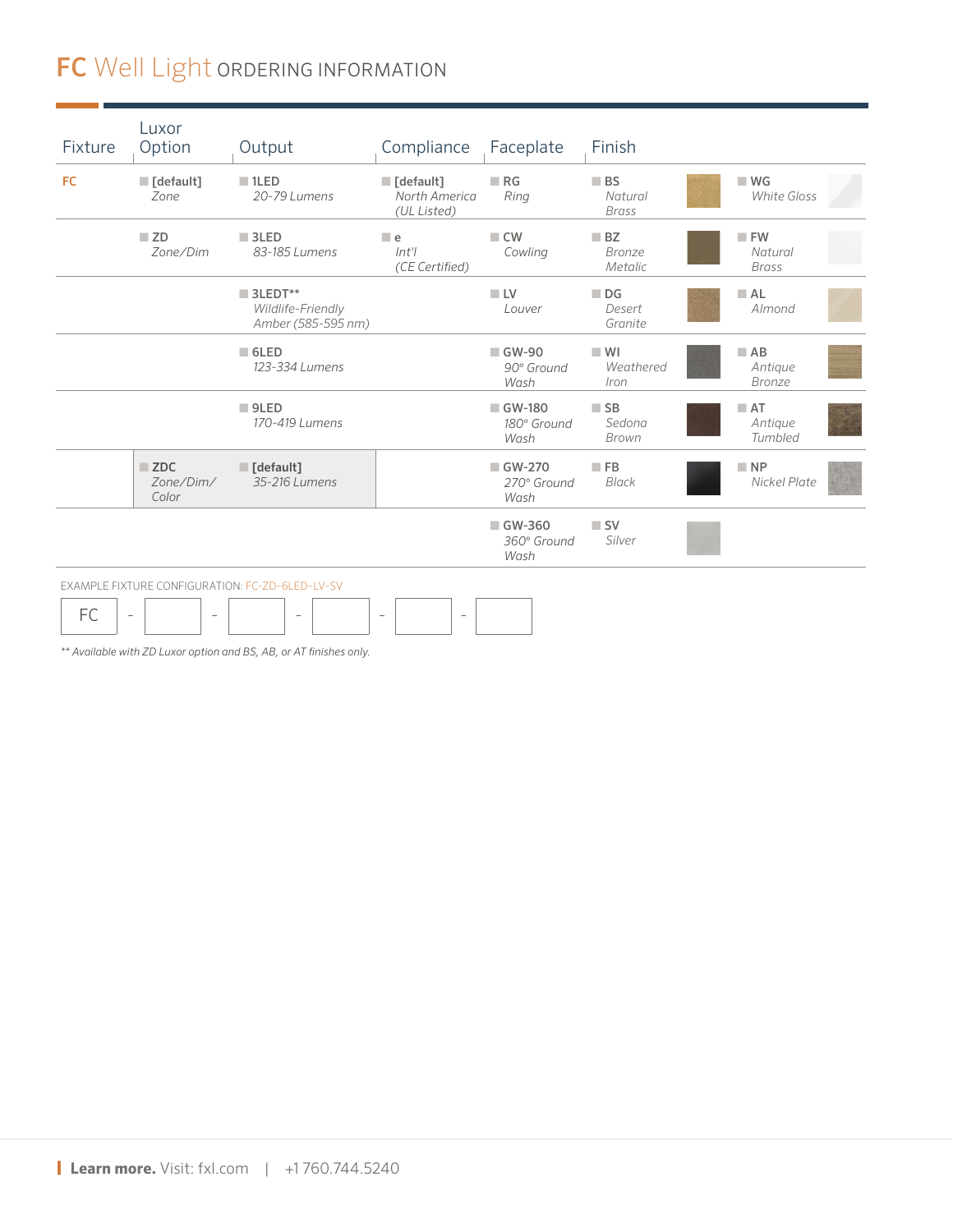| FC 1LED Illuminance at a Distance | RG/CW/LV                    |                        |
|-----------------------------------|-----------------------------|------------------------|
| Center Beam<br>Feet (Meters)      |                             | Beam Width             |
| Foot-Candle (Lux)                 |                             | Vertical 19.5°         |
| 4'(1.2 m)                         | 19 fc (206 lx)              | 1'(0.4 m)              |
| 8'(2.4 m)                         | 5 fc $(52 \, \text{lx})$    | 3'(0.9 m)              |
| $12'$ (3.7 m)                     | 2 fc $(23 \, \text{lx})$    | $4'(1.3 \text{ m})$    |
| 16'(4.9 m)                        | 1.2 fc $(13 \text{ k})$     | $6'(1.7)$ m)           |
| $20'(6.1 \text{ m})$              | $0.8$ fc $(9 \, \text{lx})$ | $7'(2.1 \text{ m})$    |
| 24' (7.3 m)                       | $0.5$ fc $(5 \, \text{lx})$ | $8'(2.5 \,\mathrm{m})$ |
|                                   |                             |                        |

|                              | FC 3LED Illuminance at a Distance RG/CW/LV |                     |
|------------------------------|--------------------------------------------|---------------------|
| Center Beam<br>Feet (Meters) |                                            | <b>Beam Width</b>   |
|                              | Foot-Candle (Lux)                          | Vertical 18.6°      |
| 4'(1.2 m)                    | 52 fc (560 lx)                             | $1'(0.4 \text{ m})$ |
| 8'(2.4 m)                    | 13 fc (140 lx)                             | $3'(0.8 \text{ m})$ |
| $12'$ (3.7 m)                | 6 fc (62 lx)                               | 4'(1.2 m)           |
| 16' (4.9 m)                  | 3fc(34 x)                                  | 5'(1.6 m)           |
| 20'(6.1m)                    | 2 fc $(22 \, \text{lx})$                   | $7'(2.0 \text{ m})$ |
| 24' (7.3 m)                  | 1.4 fc $(15 \text{ lx})$                   | $8'(2.4 \text{ m})$ |
|                              |                                            |                     |

*FC* 3LEDT Illuminance at a Distance RG/CW/LV

| Feet (Meters)        | Center Beam                | Beam Width |                     |
|----------------------|----------------------------|------------|---------------------|
|                      | Foot-Candle (Lux)          |            | Vertical 21.1°      |
| 4'(1.2 m)            | 38 fc (412 lx)             |            | $2'(0.5 \text{ m})$ |
| $8'(2.4 \text{ m})$  | 10 fc (103 lx)             |            | 3'(0.9 m)           |
| $12'$ (3.7 m)        | 4 fc (46 lx)               |            | $5'(1.4 \text{ m})$ |
| 16' (4.9 m)          | 2 fc (26 lx)               |            | $6'$ (1.8 m)        |
| $20'(6.1 \text{ m})$ | 1.5 fc $(16 \text{ k})$    |            | $7'(2.3 \text{ m})$ |
| 24' (7.3 m)          | 1.1 fc $(12 \, \text{lx})$ |            | $9'(2.7)$ m         |
|                      |                            |            |                     |

|  |  | FC 9LED Illuminance at a Distance RG/CW/LV |
|--|--|--------------------------------------------|
|  |  |                                            |

| Feet (Meters)        | Center Beam              |  | Beam Width          |
|----------------------|--------------------------|--|---------------------|
|                      | Foot-Candle (Lux)        |  | Vertical 21.4°      |
| $4'(1.2 \text{ m})$  | 100 fc (1,071 lx)        |  | $2'(0.5 \text{ m})$ |
| $8'(2.4 \text{ m})$  | 25 fc (269 lx)           |  | 3'(0.9 m)           |
| $12'$ (3.7 m)        | 11 fc $(120 \text{ lx})$ |  | $5'(1.4 \text{ m})$ |
| 16'(4.9 m)           | 6fc(67)x)                |  | $6'(1.8 \text{ m})$ |
| $20'(6.1 \text{ m})$ | 4 fc (43 lx)             |  | $7'(2.3 \text{ m})$ |
| 24' (7.3 m)          | 3 fc (30 lx)             |  | 9'(2.7 m)           |

# *FC* 6LED Illuminance at a Distance RG/CW/LV

| Feet (Meters)       | Center Beam              |  | Beam Width          |
|---------------------|--------------------------|--|---------------------|
|                     | Foot-Candle (Lux)        |  | Vertical 21.1°      |
| $4'(1.2 \text{ m})$ | 77 fc (835 lx)           |  | $2'(0.5 \text{ m})$ |
| $8'(2.4 \text{ m})$ | 19 fc (209 lx)           |  | 3'(0.9 m)           |
| $12'$ (3.7 m)       | 9 fc (93 lx)             |  | $5'(1.4 \text{ m})$ |
| 16'(4.9 m)          | 5 fc (53 lx)             |  | $6'(1.8 \text{ m})$ |
| 20'(6.1m)           | 3 fc (33 lx)             |  | $7'(2.3 \text{ m})$ |
| 24' (7.3 m)         | 2 fc $(24 \, \text{lx})$ |  | 9'(2.7 m)           |

*FC* ZDC Illuminance at a Distance RG (CW/LV

| Feet (Meters)       | Center Beam                 |  |                      |
|---------------------|-----------------------------|--|----------------------|
|                     | Foot-Candle (Lux)           |  | Vertical 43.2°       |
| $4'(1.2 \text{ m})$ | 18 fc (191 lx)              |  | $3'(1.0 \text{ m})$  |
| 8'(2.4 m)           | 4 fc (47 lx)                |  | $6'$ (1.9 m)         |
| $12'$ (3.7 m)       | 2 fc $(22 \, \text{lx})$    |  | $10'(2.9 \text{ m})$ |
| 16' (4.9 m)         | 1 fc $(12 \, \text{lx})$    |  | 13'(3.9 m)           |
| 20'(6.1m)           | 1 fc $(8 \mid x)$           |  | 16' (4.8 m)          |
| 24' (7.3 m)         | $0.5$ fc $(5 \, \text{lx})$ |  | 19' (5.8 m)          |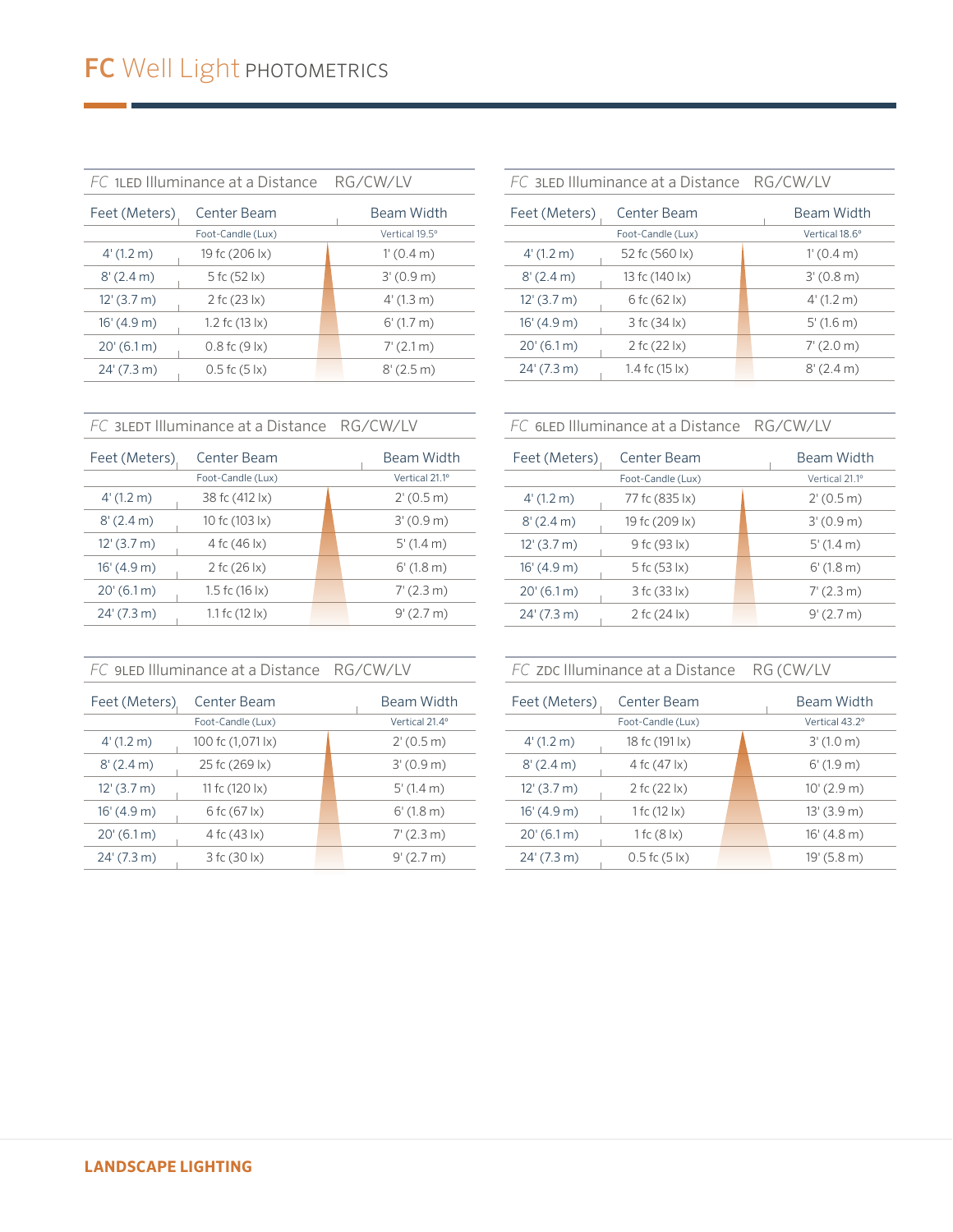